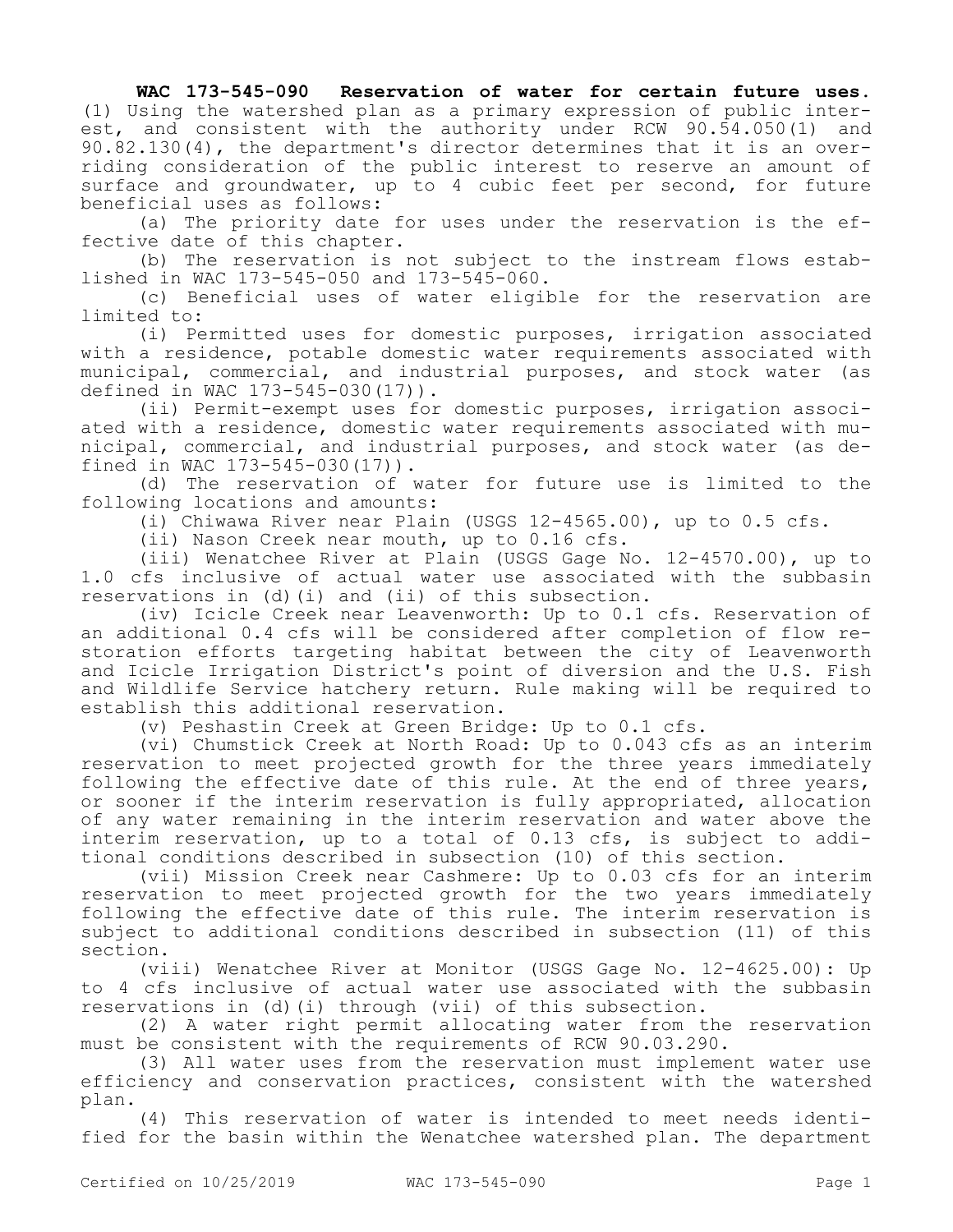shall deny all applications for water from this reservation for use not conforming to subsection (1)(c) of this section.

(5) All water uses relying on the reservation must be measured and reported. The manner and form of such measuring and reporting to support the accounting system for the reservation water uses may be specified by the department, Chelan County, or by a local government, utility, or other public water purveyor in a permit, approval, license, or order. An accounting of all appropriations from the reservation shall be maintained by the department and the Chelan County natural resource department. The accounting shall, at a minimum, include estimated and measured use in gallons per day.

(6) All permitted and permit-exempt uses from the reservation will have the same priority date. The following will guide water supply decisions in times of water shortage:

(a) Among the use categories: Domestic and stock-watering uses will be met first, followed by domestic water requirements associated with municipal, commercial and industrial use, and then residential irrigation.

(b) Within each use category, the date of first beneficial use will be used. The use with the earliest date will be satisfied first.

(7) The reservation will be evaluated by the department and the Wenatchee planning unit prior to 2010, 2015, 2020, and 2025. The allocated and unallocated amounts for each use will be reviewed, as well as the allocated and unallocated amounts for the entire reserve. Modifications to the program may therefore be established through rule making, if needed.

(8) The department shall notify both Chelan County and the planning unit or its successor, in writing, when it determines that fifty percent, seventy-five percent, and one hundred percent, respectively, of the total reservation is appropriated. The department shall also issue a public notice in a newspaper of general circulation for the region at the same three junctures.

(9) The department shall require measuring and reporting for permitted surface and groundwater appropriation from the reservation. If more accurate water use data are needed, the department may, after consulting with the planning unit and Chelan County, require measuring and reporting for groundwater withdrawals otherwise exempted from permit requirements under RCW 90.44.050.

(10) For Chumstick Creek, allocation of the full 0.13 cfs reservation will be considered only after completion of an instream flow assessment and a cumulative impacts assessment. Rule making will be required to establish Chumstick Creek instream flows. A cumulative impacts assessment will be used to determine if outdoor water use associated with permit-exempt groundwater uses initiated after June 6, 1983, interferes with the instream flows in WAC 173-545-050. Rule making will also be required to either terminate the interim closure of the Chumstick Creek subbasin or to make it permanent.

(11) For Mission Creek, the interim reservation will terminate after two years. A cumulative impacts assessment will be used to determine if outdoor water use associated with permit-exempt groundwater uses initiated subsequent to June 6, 1983, interferes with the adopted instream flows in WAC 173-545-050.

[Statutory Authority: Chapters 90.82, 90.54, 90.22, 90.03, and 90.44 RCW. WSR 08-01-045 (Order 07-06), § 173-545-090, filed 12/12/07, effective 1/12/08. Statutory Authority: Chapters 43.21B, 43.27A, 90.22 and 90.54 RCW. WSR 88-13-037 (Order 88-11), § 173-545-090, filed